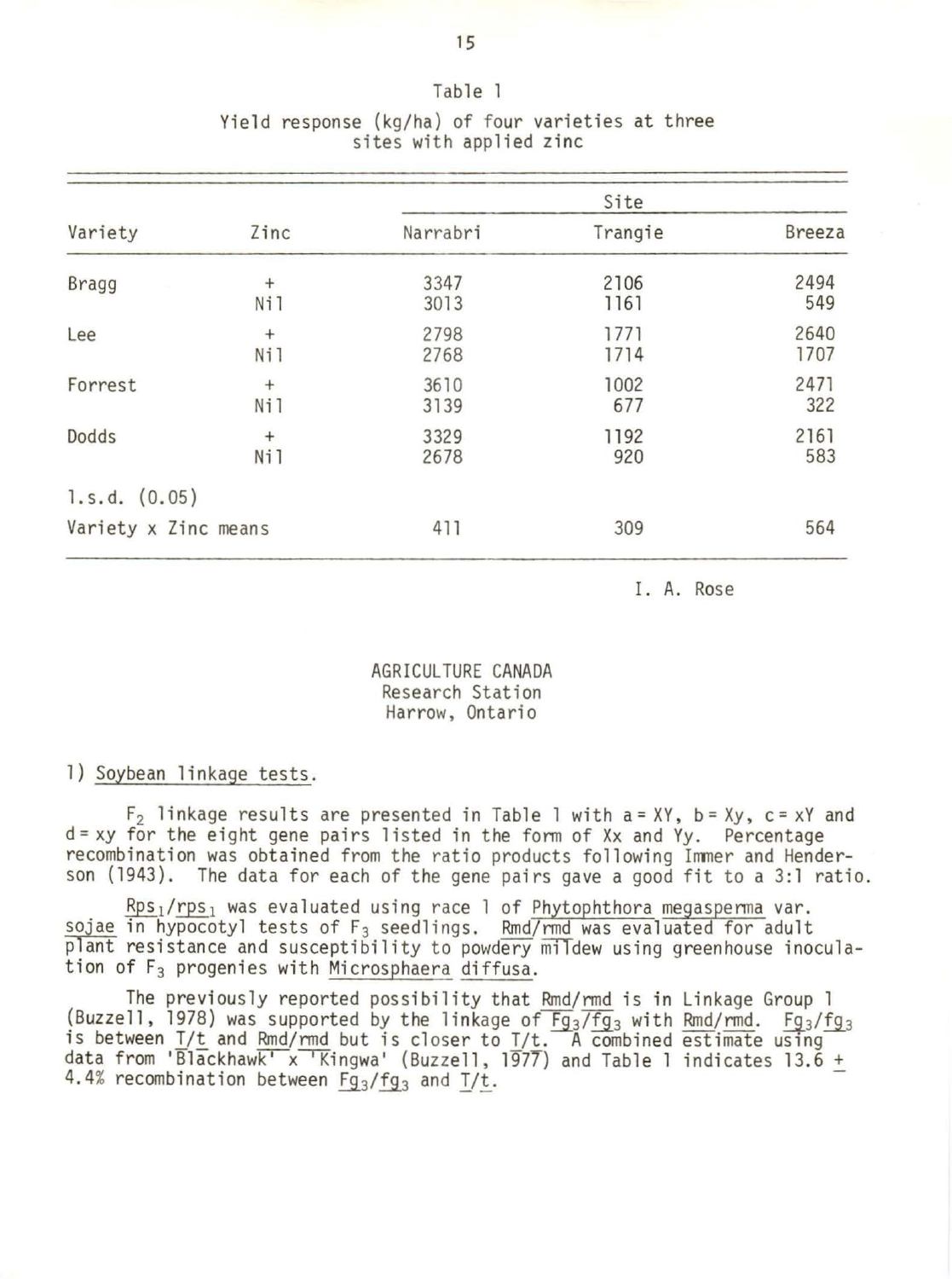| Genes              |                                                                                            | $\overline{a}$                                | b                                      | $\mathsf C$                            | ${\sf d}$                                          | %R                                                   | <b>SE</b>                                                       | Phase                                                                       |
|--------------------|--------------------------------------------------------------------------------------------|-----------------------------------------------|----------------------------------------|----------------------------------------|----------------------------------------------------|------------------------------------------------------|-----------------------------------------------------------------|-----------------------------------------------------------------------------|
| $Rps_1rps_1$       | T t<br>$W_1W_1$<br>$L_1$ <sub>1</sub><br>$Fg_1fg_1$<br>$Fg_2fg_2$<br>$Fg_3fg_3$<br>Rmd rmd | 168<br>169<br>153<br>160<br>167<br>161<br>164 | 44<br>48<br>64<br>56<br>49<br>56<br>51 | 48<br>40<br>42<br>44<br>41<br>44<br>50 | 16<br>17<br>17<br>14<br>17<br>14<br>$\overline{7}$ | 53.2<br>> 55<br>44.5<br>48.4<br>54.8<br>51.2<br>> 55 | 4.4<br>$\qquad \qquad \blacksquare$<br>4.5<br>4.6<br>4.3<br>4.6 | $\mathsf{R}$<br>$\mathsf{R}$<br>$\sf R$<br>$\overline{R}$<br>${\sf R}$<br>C |
| Rmd rmd            | T t<br>$W_1W_1$<br>$L_1$ <sub>1</sub><br>$Fg_1fg_1$<br>$Fg_2fg_2$<br>$Fg_3fg_3$            | 171<br>163<br>156<br>159<br>163<br>167        | 45<br>53<br>60<br>55<br>50<br>51       | 48<br>46<br>39<br>46<br>46<br>34       | 10<br>12<br>19<br>13<br>14<br>23                   | 46.7<br>47.0<br>53.2<br>47.2<br>49.9<br>39.1         | 4.7<br>4.7<br>4.4<br>4.7<br>4.5<br>3.9                          | $R R R$<br>$R$ <sub>C</sub>                                                 |
| T t                | $W_1W_1$<br>$Fg_1fg_1$<br>$Fg_2fg_2$<br>$Fg_3fg_3$                                         | 171<br>157<br>164<br>150                      | 49<br>64<br>57<br>70                   | 36<br>50<br>48<br>56                   | 16<br>$\overline{7}$<br>10<br>$\mathbf{1}$         | 45.0<br>> 55<br>> 55<br>13.5                         | 4.3<br>5.9                                                      | $\frac{1}{2}$                                                               |
| $L_1$ <sub>1</sub> | T t<br>$W_1W_1$<br>$Fg_1fg_1$<br>$Fg_2fg_2$<br>$Fg_3fg_3$                                  | 161<br>148<br>146<br>151<br>146               | 36<br>47<br>48<br>44<br>50             | 61<br>62<br>61<br>59<br>61             | 21<br>18<br>22<br>23<br>22                         | 44.0<br>50.5<br>48.7<br>45.9<br>50.6                 | 4.2<br>4.5<br>4.4<br>4.3<br>4.5                                 | $R$<br>$C$<br>$C$<br>$C$                                                    |
| $Fg_1fg_1$         | $W_1W_1$<br>$Fg_2fg_2$<br>$Fg_3fg_3$                                                       | 155<br>163<br>157                             | 48<br>50<br>56                         | 53<br>53<br>53                         | 17<br>17<br>17                                     | 49.5<br>49.3<br>48.5                                 | 4.5<br>4.4<br>4.5                                               | $\frac{C}{R}$                                                               |
| $Fg_2fg_2$         | $W_1W_1$<br>$Fg_3fg_3$                                                                     | 161<br>165                                    | 46<br>51                               | 47<br>44                               | 18<br>23                                           | 45.8<br>> 55                                         | 4.3<br>$\overline{\phantom{0}}$                                 | $\frac{C}{R}$                                                               |
| $Fg_3fg_3$         | $W_1W_1$                                                                                   | 154                                           | 49                                     | 53                                     | 17                                                 | 50.1                                                 | 4.5                                                             | $\overline{\mathsf{R}}$                                                     |

Blackhawk (Rps t  $w_1$ l<sub>1</sub>fg<sub>1</sub>fg<sub>2</sub>Fg<sub>3</sub>Rmd) x PI 65,388 (rps<sub>1</sub>T  $W_1$ L<sub>1</sub>Fg<sub>1</sub>Fg<sub>2</sub>fg<sub>3</sub>rmd) Soybean F<sub>2</sub> linkage tests

Table 1

 $N = 272 - 283$ .

References

Buzzell, R. I. 1977. Soybean linkage tests. Soybean Genet. Newsl. 4: 12-13. Buzzell, R. I. 1978. Soybean linkage tests. Soybean Genet. Newsl. 5: 14-15. Immer, F. R. and M. T. Henderson. 1943. Linkage studies in barley. Genetics 28: 419-440 .

16

R. I. Buzzell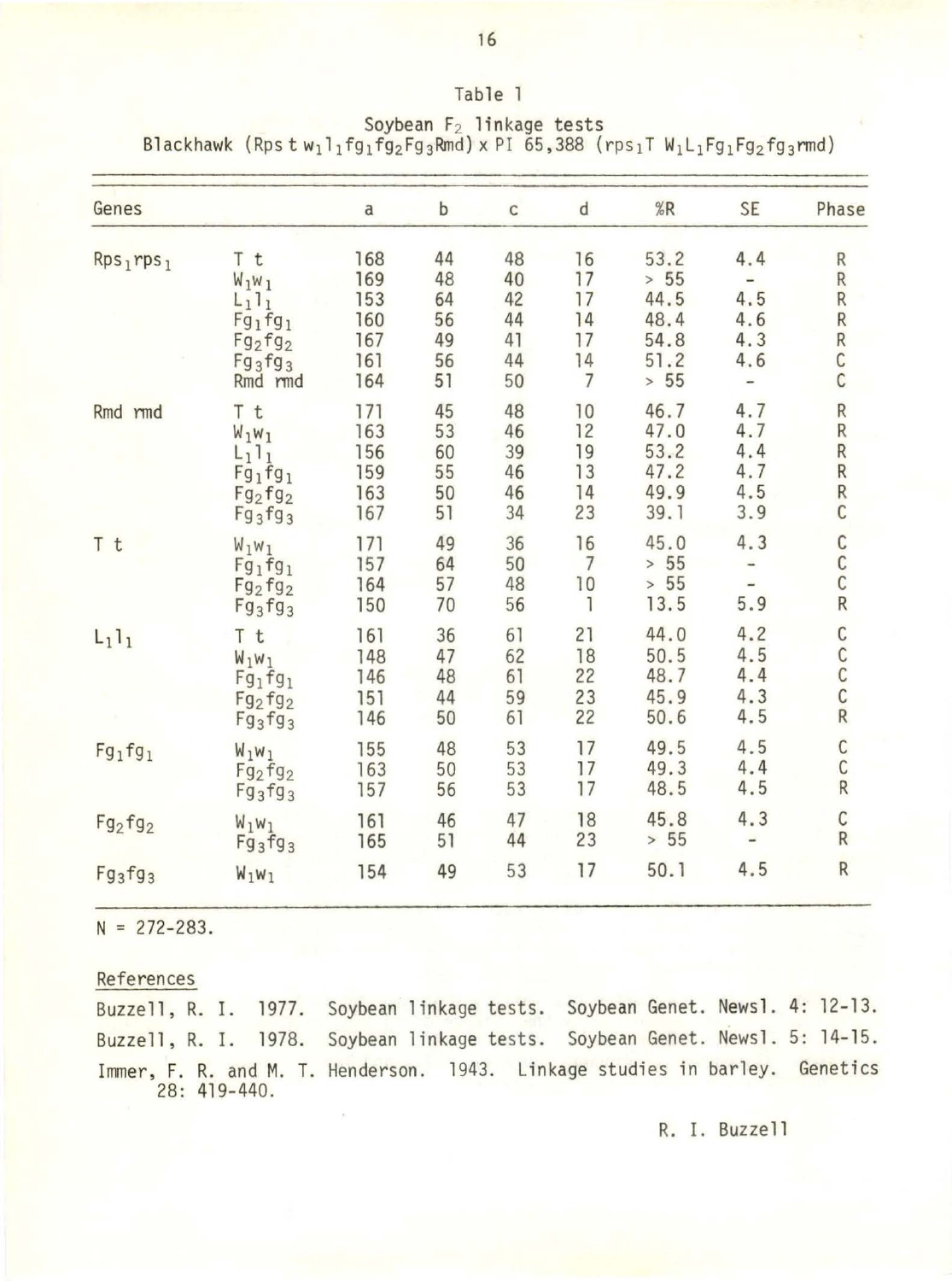#### 2) Soybean parental lines.

Seed of five improved breeding lines (Table l) is available upon request for use in crosses or experimental work. Disease reactions are given in Table 2 and physiological attributes in Table 3.

The lines are somewhat improved over the unadapted parents; however, only OX610I has been yield tested. It yielded 16% less than 'Harcar' over 3 locations in 1978, but its yield and photosynthetic rate could have been reduced by leafhopper damage. Apparently the pubescence on OX610I is less dense than normal.

# Table

| Line   |                              | Color  |             |            |  |  |
|--------|------------------------------|--------|-------------|------------|--|--|
|        | Origin                       | Flower | Hilum       | Pubescence |  |  |
| 0X298  | Harwood x Toyosuzu           | Purple | Yellow      | Gray       |  |  |
| 0X610I | Harwood x Tokachishiro       | Purple | Yellow      | Gray       |  |  |
| 0X615  | Harcor <sup>2</sup> x Raiden | Purple | Yellow      | Gray       |  |  |
| 0X693  | Harosoy 63 x Altona          | Purple | Black/Brown | Brown      |  |  |
| 0X696  | Harosoy x Kingwa             | Purple | Yellow*     | Gray       |  |  |

## Origin and description of parental lines

\*Seed are yellow/green.

#### Table 2

Disease reactions of parental lines

| Line       | Phytophthora megasperma var. sojae |                               |  |  |  |   |         |         |           |            |
|------------|------------------------------------|-------------------------------|--|--|--|---|---------|---------|-----------|------------|
|            | % plant<br>$loss*$                 | Hypocotyl reaction** to races |  |  |  |   |         |         |           |            |
|            |                                    |                               |  |  |  | 5 | $6 - 7$ | $8 - 9$ | PM        | <b>SMV</b> |
| 0X298      |                                    |                               |  |  |  |   |         |         |           |            |
| 0X610I     |                                    |                               |  |  |  |   |         | R/S     | <b>RJ</b> |            |
| 0X615      |                                    |                               |  |  |  |   |         |         |           |            |
| 0X693      |                                    |                               |  |  |  |   |         |         | <b>RJ</b> |            |
| 0X696      |                                    |                               |  |  |  |   |         |         | <b>RA</b> |            |
| Harcor     |                                    |                               |  |  |  |   |         |         |           |            |
| Harosoy 63 | 49                                 |                               |  |  |  |   |         |         |           |            |

\*Average of 1977-78 in an infested field (races 3, 7 and 9).  $***R =$  resistant; S = susceptible.

PM= powdery mildew caused by <u>Microsphaera</u> diffusa. RJ= juvenile and adult resistance; RA = adult resistance.

SMV = soybean mosaic virus (race or races unknown).  $R =$  resistance to leaf symptoms and seedcoat mottling; appears to be controlled by a single dominant gene.